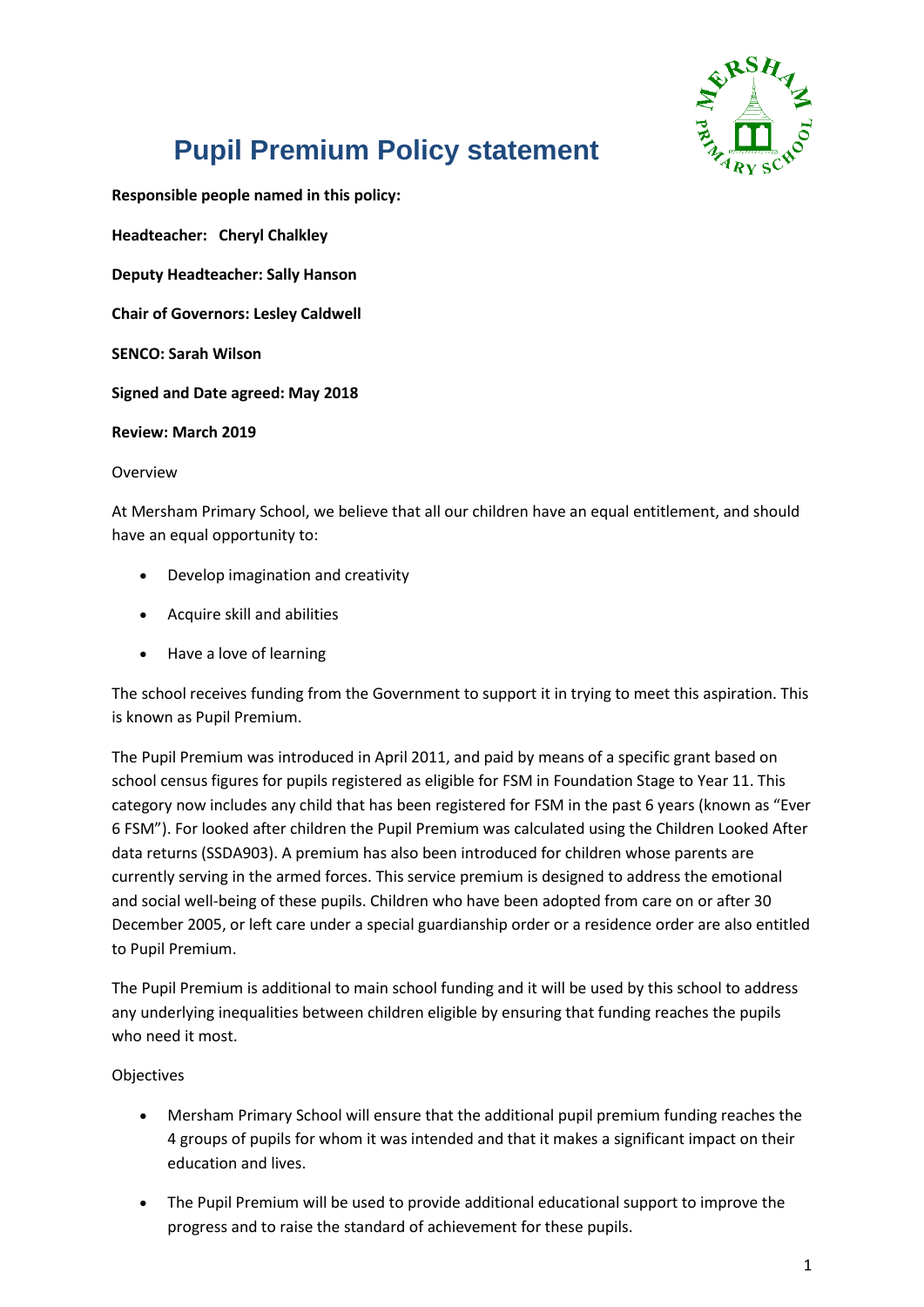- The Pupil Premium funding will be used to narrow and close the gap between the achievement of these pupils and their peers.
- As far as its powers allow the school will use the additional funding to address any underlying inequalities between children eligible for Pupils Premium and others.

## **Strategies**

- Pupil Premium will be clearly identifiable within the budget.
- Eligibility for the Pupil Premium will never be confused with low ability; it will focus on supporting our disadvantaged pupils to achieve the highest levels.
- The SENCO is responsible for monitoring the impact of Pupil Premium provision alongside the Headteacher and Governing Body.
- The SENCO will receive regular training on how to 'close gaps' with 'other' children.
- Governors are actively involve the in the decision making and evaluation processes.
- Effective monitoring and evaluation of the impact of spending.
- Strategies used will be personalised according to the individual needs of the children and their family.
- Progress tracking procedures will be used effectively to identify the strengths and weaknesses of individual pupils and groups eligible for Pupil Premium, and target invention and support to accelerate progress.
- Achievement data is regularly use to monitor the effectiveness of interventions; continuously adjusting provision to meet the needs of the pupil if necessary.
- Class teachers and teaching assistants are aware of Pupil Premium children in their classes so they can take responsibility for their progress.
- The school recognises that the wider curriculum supports and enriches children's development in communication, English and Maths, and therefore funding will also be allocated to enable children to participate fully and actively in wider and extra-curricular activities.
- Appraisal of staff will include discussions about Pupil Premium children.
- Pastoral Care will be signposted when required to support families receiving Pupil Premium funding.
- Pupil Premium network meetings will be attended to ensure networking with other schools and the sharing of practise.

### Reporting

It will be the responsibility of the Headteacher or the SENCO to report to the Governors on:

- The progress made toward narrowing the gap for socially disadvantaged pupils
- An outline of the provision that was made since the last meeting